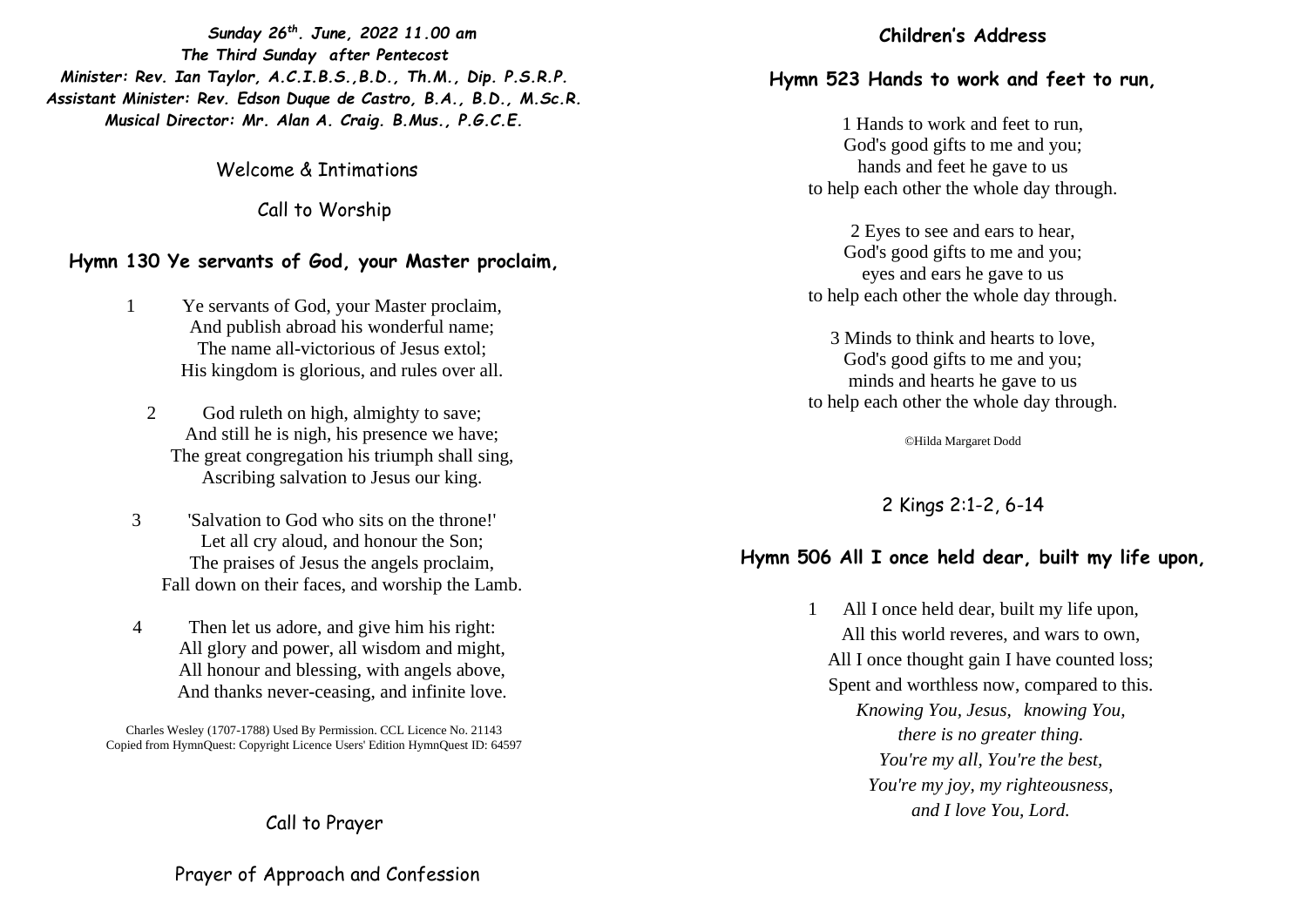2 Now my heart's desire is to know You more, To be found in You and known as Yours. To possess by faith what I could not earn, All-surpassing gift of righteousness. *Chorus* 

3 Oh, to know the power of Your risen life, And to know You in Your sufferings. To become like You in Your death, my Lord, So with You to live and never die. *Chorus* 

Graham Kendrick (born 1950) © 1993 Make Way Music, PO Box 263, Croydon, Surrey, CR9 5AP, UK. info@makewaymusic.com. International copyright secured. All rights reserved. Used by permission.CCL Licence No. 21143 Copied from HymnQuest: Copyright Licence Users' Edition HymnQuest ID: 68099

St. Luke 9:51-62

Sermon

The Offering (& Sung Doxology: Hymn 807)

Prayer of Intercession & The Lord's Prayer **Our Father which art in heaven, Hallowed be thy Name. Thy Kingdom come. Thy will be done in earth, as it is in heaven. Give us this day our daily bread. And forgive us our debts, as we forgive our debtors. And lead us not into temptation, but deliver us from evil: For thine is the Kingdom, and the power, and the glory, for ever. Amen.**

# **Hymn 484 Great God, your love has called us here,**

- 1 Great God, your love has called us here, as we, by love for love were made. Your living likeness still we bear, though marred, dishonoured, disobeyed. We come, with all our heart and mind your call to hear, your love to find.
- 2 We come with self-inflicted pains of broken trust and chosen wrong, half-free, half-bound by inner chains, by social forces swept along, by powers and systems close confined, yet seeking hope for humankind.
- 3 Great God, in Christ you call our name and then receive us as your own, not through some merit, right or claim, but by your gracious love alone. We strain to glimpse your mercy seat and find you kneeling at our feet.
- 4 Then take the towel, and break the bread, and humble us, and call us friends. Suffer and serve till all are fed, and show how grandly love intends to work till all creation sings, to fill all worlds, to crown all things.